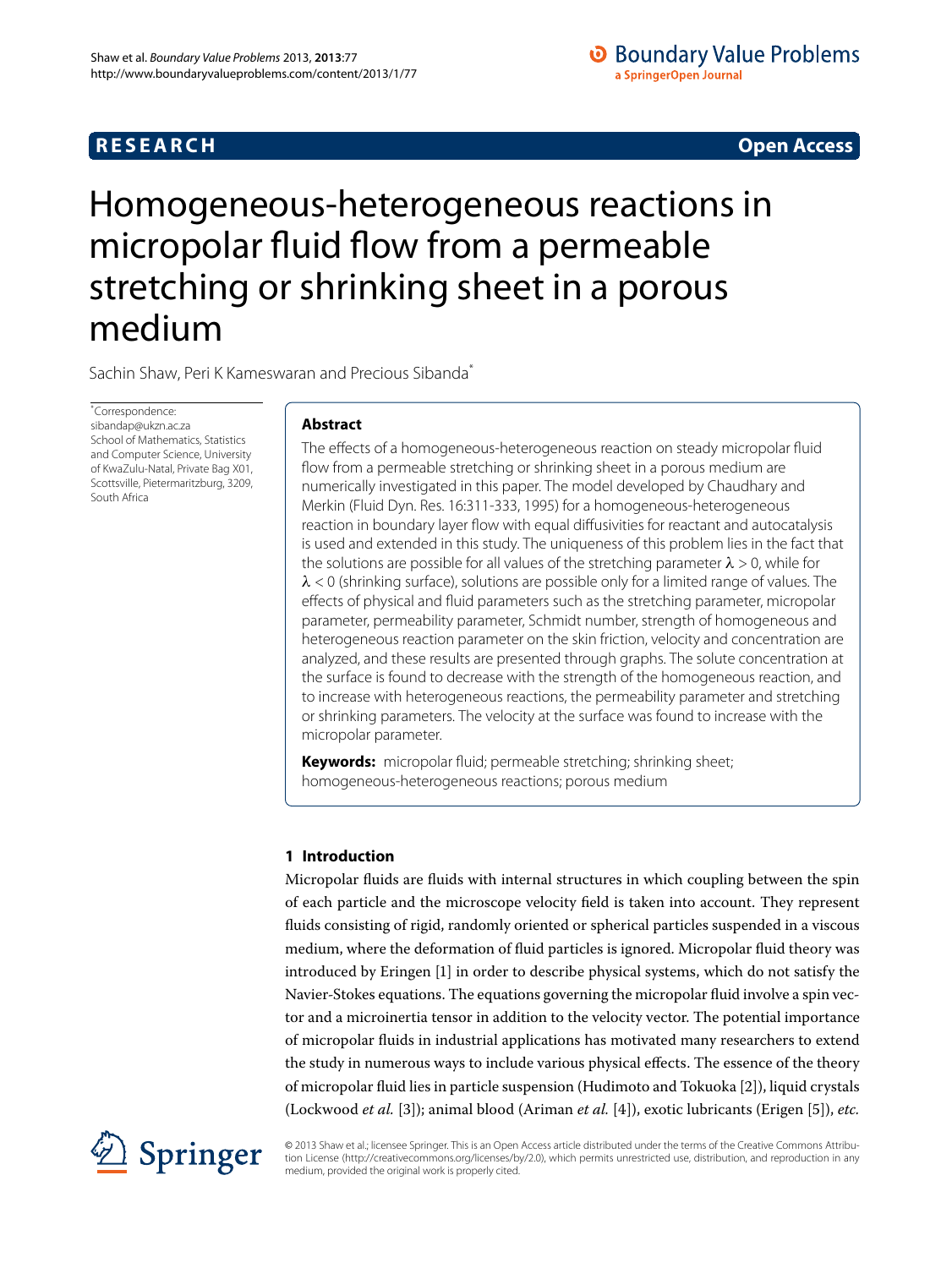An excellent review of the various applications of micropolar fluid mechanics was presented by Ariman *et al.* [6].

Boundary layer flow over a stretching surface is important as it occurs in several engineering processes, for example, materials manufactured by extrusion. During the manufacturing process, a stretching sheet interacts with the ambient fluid both thermally and mechanically. The study of boundary layer flow caused by a stretching surface was initi-ated by Crane [7[\]](#page-8-6). Recently, several works on the dynamic of the boundary layer flow over a stretching surface have appeared in literature (Dutta *et al.* [8], Hayat *et al.* [9], Ishak [10]). The effect of surface conditions on the micropolar flow driven by a porous stretching sheet was studied by Kelson and Desseaux [11]. Mohammadein and Gorla [12] examined the flow of micropolar fluids bounded by a stretching sheet with prescribed wall heat flux, viscous dissipation and internal heat generation. The effect of suction or injection at a stretching surface was studied by Erickson *et al.* [\[](#page-9-4)13] and Fox *et al.* [14]. The process of suction is used in many engineering activities such as thermal oil recovery, removal of reactants *etc*. Elbashbeshy and Bazid [\[](#page-9-5)15] studied the flow and heat transfer in a porous medium over a stretching surface. Bhargava *et al.* [16[\]](#page-9-6) investigated the flow of a mixed convection micropolar fluid driven by a porous stretching sheet with uniform section. Later, Bhargava *et al.* [17[\]](#page-9-7) studied the same flow of a micropolar flow over a nonlinear stretching sheet. Abel *et al.* [18[\]](#page-9-8) carried out a numerical study of hydromagnetic micropolar fluid flow due to horizontal/vertical stretching sheet using a shooting method. They highlighted a scientific approach for the choice of the missing initial values on which the convergence of the shooting method highly depends. Recently, Narayana and Sibanda [19[\]](#page-9-9) studied the effects of laminar flow of a nanoliquid film over an unsteady stretching sheet. Kameswaran *et* al. [20] studied hydromagnetic nanofluid flow due to a stretching or shrinking sheet with viscous dissipation and chemical reaction effects. Recently, Kameswaran *et al.* [\[](#page-9-11)21] studied homogeneous-heterogeneous reactions in a nanofluid flow over a permeable stretching sheet.

Many chemically reacting systems involve both homogeneous and heterogeneous reactions, with examples occurring in combustion, catalysis and biochemical systems. The interaction between the homogeneous reactions in the bulk of fluid and heterogeneous reactions occurring on some catalytic surfaces is generally very complex, involving the production and consumption of reactant species at different rates both within the fluid and on the catalytic surfaces. A simple mathematical model for homogeneous-heterogeneous reactions in stagnation-point boundary-layer flow was initiated by Chaudhary and Merkin [22[\]](#page-9-12). They modeled the homogeneous (bulk) reaction by isothermal cubic kinetics and the heterogeneous (surface) reaction was assumed to have first-order kinetics. Later Chaudhary and Merkin [\[](#page-9-13)23] extended their previous work to include the effect of loss of the autocatalyst. They studied the numerical solution near the leading edge of a flat plate. A model for isothermal homogeneous-heterogeneous reactions in boundary layer flow of a viscous fluid flow past a flat plate was studied by Merkin [24]. Ziabakhsh *et al.* [\[](#page-9-15)25] studied the problem of flow and diffusion of chemically reactive species over a nonlinearly stretching sheet immersed in a porous medium. Chambre and Acrivos [26] studied an isothermal chemical reaction on a catalytic in a laminar boundary layer flow. They found the actual surface concentration without introducing unnecessary assumptions related to the reaction mechanism. The effects of flow near the two-dimensional stagnation point flow on an infinite permeable wall with a homogeneous-heterogeneous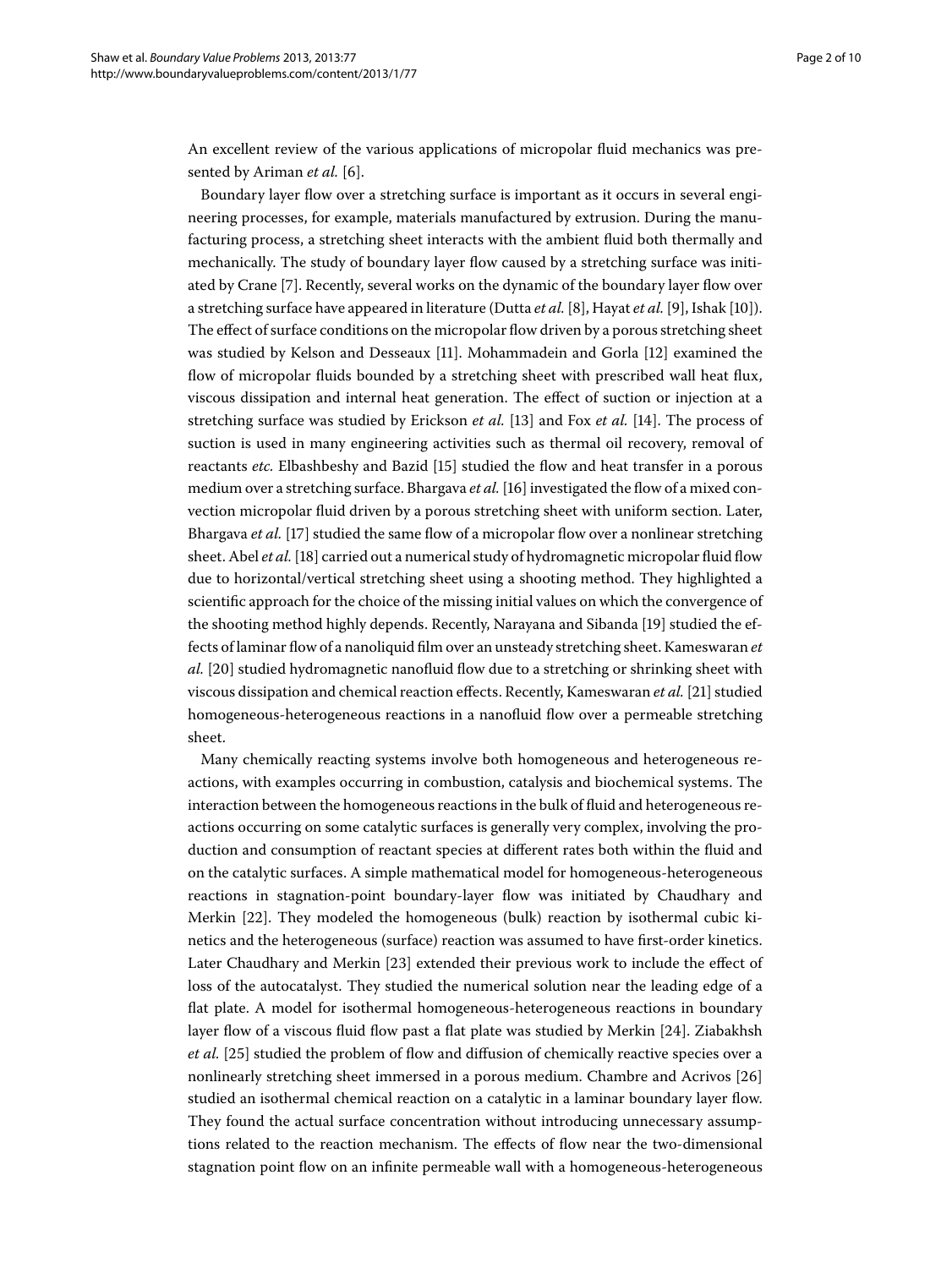reaction was studied by Khan and Pop  $[27]$  $[27]$ . They solved the governing nonlinear equations using the implicit finite difference method. It was observed that the mass transfer param-eter considerably affects the flow characteristics. Khan and Pop [28[\]](#page-9-18) studied the effects of homogeneous-heterogeneous reactions on the viscoelastic fluid toward a stretching sheet. They observed that the concentration at the surface decreased with an increase in the viscoelastic parameter.

The purpose of the present study is to analyze the influence of the permeability, the homogeneous and heterogeneous reaction on the micropolar fluid towards a stretching/shrinking sheet. We transformed the governing momentum and concentration equations into a system of ordinary differential equations using a similarity variable and then numerically solved the equations for some values of the governing parameters. To the best of authors knowledge, such study has not been reported earlier in the literature.

## **2 Mathematical formulation**

Consider steady, incompressible two-dimensional boundary layer flow of a micropolar fluid through a porous medium. The Cartesian coordinates *x* and *y* are taken along the surface and are normal to it, respectively, and  $u$  and  $v$  are the respective velocity components. The flow is generated due to stretching or shrinking of the sheet caused by the simultaneous application of two equal forces along the *x*-axis. Keeping the origin fixed, it is assumed that the surface is stretched/shrunk with a linear velocity  $u_w(x) = U_w x$ , where  $U_w$  is a constant with  $U_w > 0$  for a stretching sheet,  $U_w < 0$  for a shrinking sheet and  $U_w = 0$ for a static sheet. We consider a simple model for the interaction between a homogeneous (or bulk) reaction and a heterogeneous (or surface) reaction involving the two chemical species  $A$  and  $B$  in a boundary layer flow proposed by Merkin  $[24]$  and Chaudhary and Merkin  $[22, 23]$  $[22, 23]$  in the following form:

$$
A + 2B \to 3B, \quad \text{rate} = k_c a b^2,\tag{2.1}
$$

$$
A \to B, \quad \text{rate} = k_s a. \tag{2.2}
$$

Here *a* and *b* are concentrations of chemical species *A* and *B*, and  $k_i$  ( $i = c, s$ ) are the rate constants. We also assume that both reaction processes are isothermal. It is also assumed that the ambient fluid moves with a velocity  $u_e(x) = U_{\infty}x$ , where  $U_{\infty}$  is a constant, in which there is a uniform concentration  $a_0$  of reactant  $A$  and in which there is no autocatalyst  $B$ over a flat surface.

Under these assumptions, the governing equations lead to

$$
\frac{\partial u}{\partial x} + \frac{\partial v}{\partial y} = 0,\tag{2.3}
$$

$$
u\frac{\partial u}{\partial x} + v\frac{\partial u}{\partial y} = u_e \frac{du_e}{dx} + \left(\frac{\mu + \kappa}{\rho}\right) \frac{\partial^2 u}{\partial y^2} - \frac{\kappa}{\rho} \frac{\partial N}{\partial y} + \frac{\varepsilon \mu_{\text{eff}}}{\rho K_1} (u_e - u),\tag{2.4}
$$

$$
\rho j \left( u \frac{\partial N}{\partial x} + v \frac{\partial N}{\partial y} \right) = \gamma \frac{\partial^2 N}{\partial y^2} - \kappa \left( 2N + \frac{\partial u}{\partial y} \right),\tag{2.5}
$$

$$
u\frac{\partial a}{\partial x} + v\frac{\partial a}{\partial y} = D_A \frac{\partial^2 a}{\partial y^2} - k_c a b^2,\tag{2.6}
$$

$$
u\frac{\partial b}{\partial x} + v\frac{\partial b}{\partial y} = D_B \frac{\partial^2 b}{\partial y^2} + k_c ab^2,
$$
\n(2.7)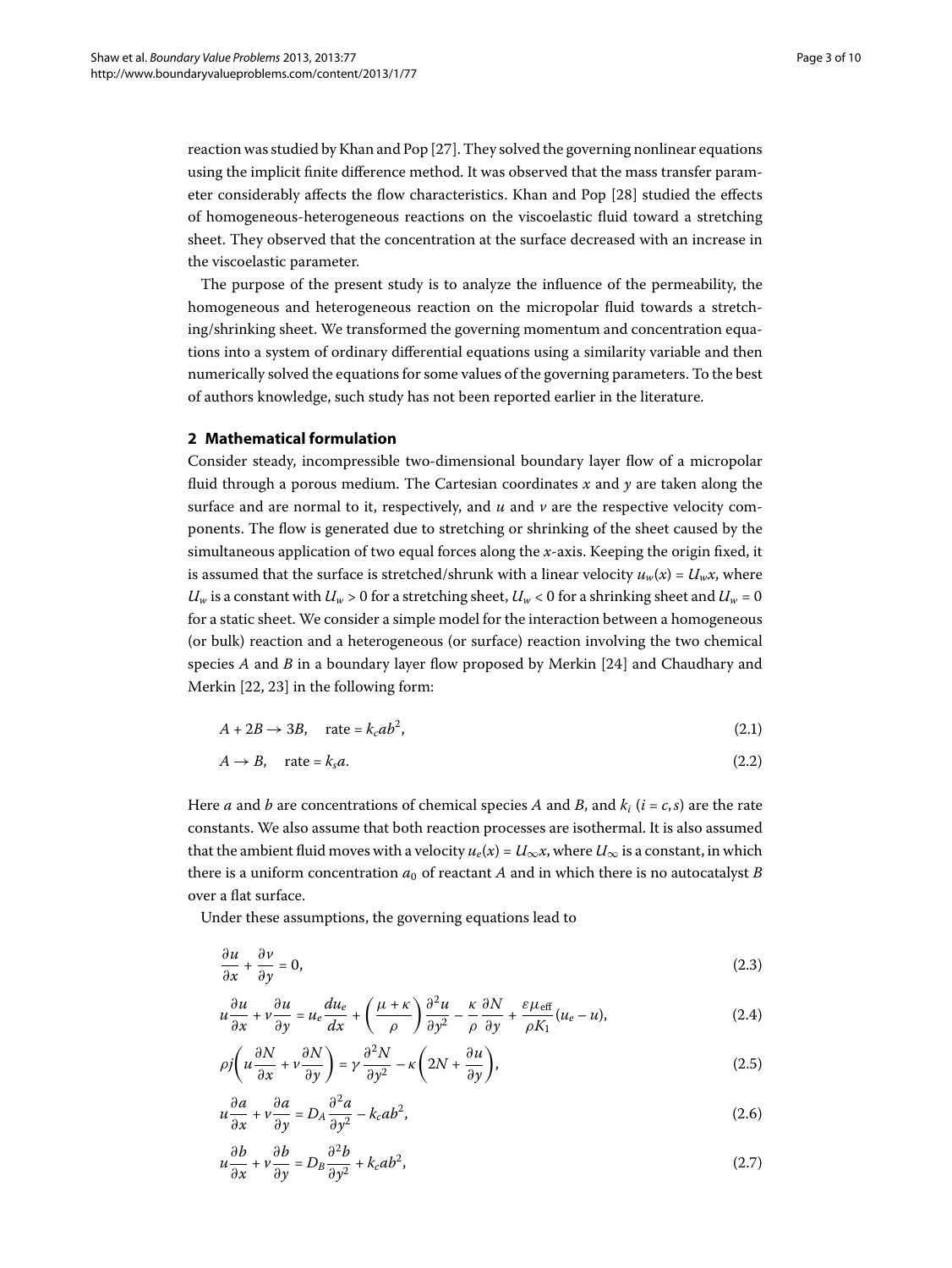<span id="page-3-0"></span>where  $K_1$  is the permeability of the porous medium,  $\epsilon$  is the porosity,  $\mu$  is the dynamic viscosity,  $μ_{\text{eff}}$  is the effective dynamic viscosity,  $κ$  is the vortex viscosity,  $ρ$  is the fluid density, *N* is the microrotation,  $j = (v/U_\infty)$  is the microinertia per unit mass and  $\gamma$  is the spin gradient viscosity defined as

$$
\gamma = \mu(1 + K_p/2)j,\tag{2.8}
$$

where  $K_p = \kappa / \mu$  is the material or micropolar parameter. The corresponding boundary conditions are

$$
u(0) = u_w(x), \qquad v(0) = v_w, \qquad N(0) = -n \frac{\partial u}{\partial y}\Big|_{y=0},
$$
  
\n
$$
D_A \frac{\partial a}{\partial y}\Big|_{y=0} = k_s a(0), \qquad D_B \frac{\partial b}{\partial y}\Big|_{y=0} = -k_s a(0),
$$
  
\n
$$
u(\infty) = u_e(x), \qquad N(\infty) = 0, \qquad a(\infty) = a_0, \qquad b(\infty) = 0,
$$
\n(2.9)

where  $v_w$  is the constant mass flux with  $v_w < 0$  for suction and  $v_w > 0$  for injection (blowing), respectively; *n* is a constant such that  $0 \le n \le 1$ , where the case  $n = 0$  is called strong concentration (Guram and Smith [29]), indicates  $N = 0$  near the surface and represents concentrated particle flows in which the microelements close to the surface are unable to rotate (Jena and Mathur [30[\]](#page-9-20)). The case  $n = 1$  is used for the modeling of turbulent boundary layer flow (Peddieson [\[](#page-9-21)31]). The case  $n = 1/2$  indicates the vanishing of the an-tisymmetrical part of the stress tensor and denotes weak concentration (Ahmadi [32[\]](#page-9-22)), which is the case considered in the present study. We introduce the stream function  $\psi$ , where  $u = \partial \psi / \partial y$  and  $v = -\partial \psi / \partial x$ , which satisfies the continuity equation identically. Using similarity variables of the form

<span id="page-3-5"></span><span id="page-3-4"></span>
$$
\psi = (U_{\infty}v)^{1/2}xf(\eta), \qquad \eta = (U_{\infty}/v)^{1/2}y, \nN = (U_{\infty}/v)^{1/2}u_{\infty}xp(\eta), \qquad g(\eta) = a/a_0, \qquad h(\eta) = b/a_0,
$$
\n(2.10)

<span id="page-3-2"></span><span id="page-3-1"></span>the governing equations are written as the following system of ordinary differential equations:

$$
(1 + K_p)f''' + f'' + 1 - (f')^2 + K_p p' + \chi(1 - f') = 0,
$$
\n(2.11)

$$
(1 + K_p/2)p'' + fp' - f'p - K_p(2p + f'') = 0,
$$
\n(2.12)

$$
\frac{1}{Sc}g'' + fg' - Kgh^2 = 0,
$$
\n(2.13)

$$
\frac{\delta}{Sc}h'' + fh' + Kgh^2 = 0,
$$
\n(2.14)

<span id="page-3-6"></span><span id="page-3-3"></span>where  $\chi = \frac{\mu_{\text{eff}} \epsilon}{U_{\infty} K_1 \rho}$  is the permeability parameter,  $Sc = (\nu/D_A)$  is the Schmidt number,  $K =$  $(k_c a_0^2 / U_\infty)$  gives a measure of the strength of the homogeneous reaction, *δ* = (*D<sub>B</sub>*/*D<sub>A</sub>*) is the ratio of the diffusion coefficient and primes denote differentiation with respect to *η*. The boundary conditions (equation  $(2.9)$ ) are written as

$$
f(0) = s
$$
,  $f'(0) = \lambda$ ,  $p(0) = -nf''(0)$ ,  $f'(\infty) = 1$ ,  $p(\infty) = 0$ , (2.15)

$$
g'(0) = K_s g(0), \qquad \delta h'(0) = -K_s g(0), \qquad g(\infty) = 1, \qquad h(\infty) = 0,
$$
 (2.16)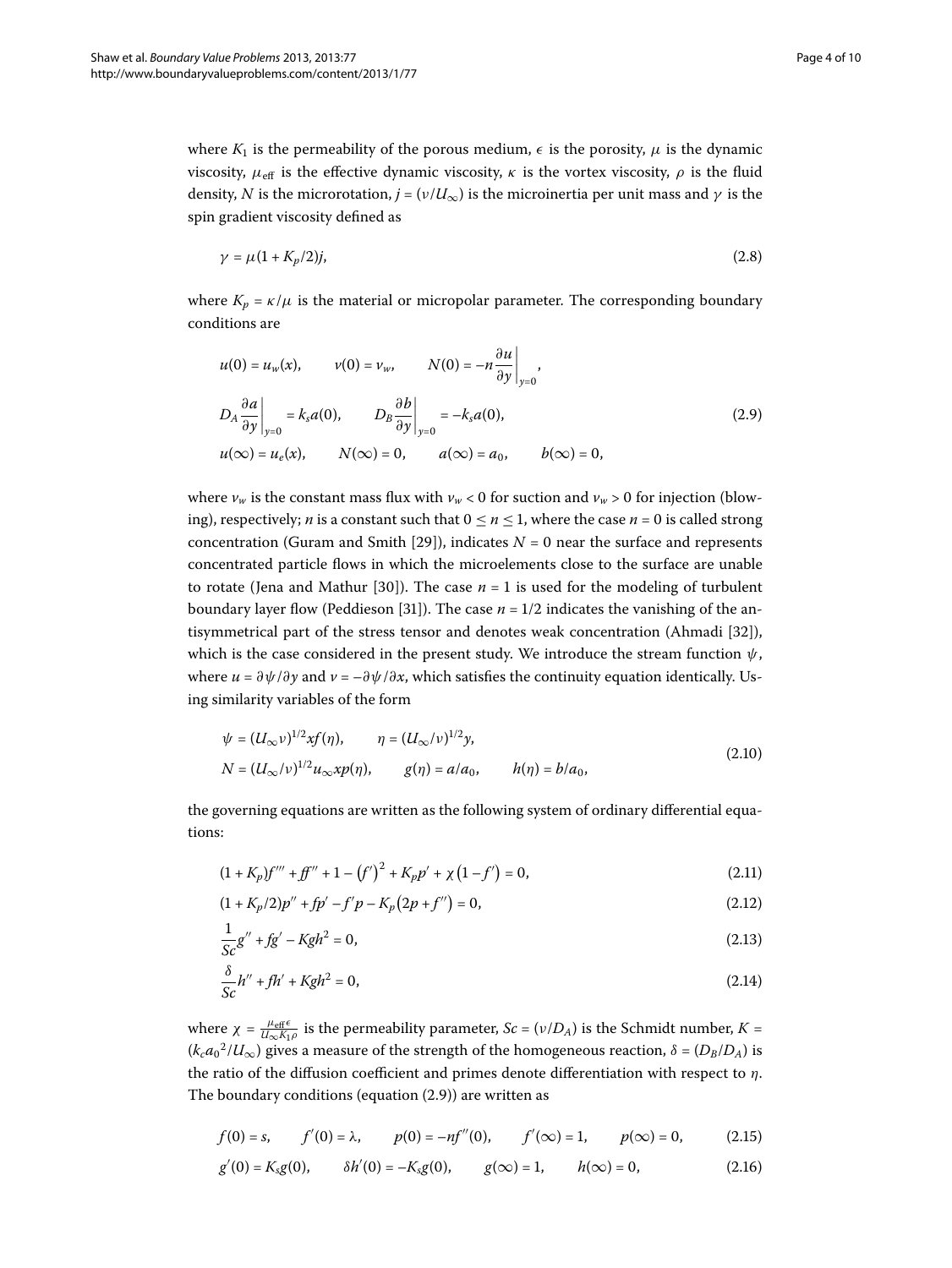where  $s = -\frac{v_w}{(U_\infty v)^{1/2}}$  is the mass transfer parameter with  $s > 0$  for suction,  $s < 0$  for injection and  $s = 0$  for an impermeable surface.  $\lambda = u_w/u_e$  is the stretching parameter where *λ* > 0 corresponds to a stretching surface and *λ* < 0 corresponds to a shrinking surface.  $K_s = (k_s I Re^{-1/2}/D_A)$  measures the strength of the heterogeneous (surface) reaction and  $Re = (U_{\infty}l/\nu)$  is the Reynolds number.

It is expected that the diffusion coefficients of chemical species *A* and *B* are of comparable size, which leads us to further assumption that the diffusion coefficients  $D_A$  and  $D_B$ are equal, *i.e.*,  $\delta = 1$  (Chaudhary and Merkin [22[\]](#page-9-12)). This assumption leads to the following relation:

<span id="page-4-0"></span>
$$
g(\eta) + h(\eta) = 1.
$$
 (2.17)

Thus, equations  $(2.13)$  $(2.13)$  $(2.13)$  and  $(2.14)$  reduce to

<span id="page-4-1"></span>
$$
\frac{1}{Sc}g'' + fg' - Kg(1-g)^2 = 0,
$$
\n(2.18)

and the boundary conditions equation  $(2.16)$  take the form

$$
g'(0) = K_s g(0), \qquad g(\infty) = 1. \tag{2.19}
$$

The physical quantity of interest is the skin friction coefficient  $C_f$ . It characterizes the surface drag. The shearing stress at the surface of the wall *τ<sup>w</sup>* is given by

$$
\tau_w = \left[ (\mu + \kappa) \frac{\partial u}{\partial y} + \kappa N \right]_{y=0}.
$$
\n(2.20)

The skin friction coefficient is defined as

$$
C_f = \frac{2\tau_w}{\rho u_w^2}.\tag{2.21}
$$

Using the similarity variables in the above equation, we obtain

$$
C_f \sqrt{Re_x} = (1 + K/2)f''(0),\tag{2.22}
$$

where  $Re_x$  represents the local Reynolds number defined by  $Re_x = xu_e(x)/v$ . In the present paper, we consider only the case  $s \ge 0$  (suction) and  $n = 1/2$  (weak concentration).

### **3 Results and discussion**

The system of ordinary differential equations  $(2.10)$ ,  $(2.11)$  and  $(2.17)$  along with the boundary conditions (2.15) and (2.19) are solved numerically for some values of  $\lambda$ ,  $K_p$ ,  $K_s$ ,  $k$ ,  $\chi$ and *Sc* using Matlab bvp4c routine. We compare our results for a stretching sheet with those reported by Wang [33[\]](#page-9-25), Ishak *et al.* [34] and Rosali *et al.* [35] in Table 1; and for the shrinking sheet, we compare our results with those reported by Rosali *et al[.](#page-5-1)* [\[](#page-9-25)35] in Table 2. These show an excellent agreement with our present results. This investigation confirms that the existence and uniqueness of solution depends on the stretching/shrinking sheet parameter. It is also found that the solutions of equations  $(2.10)$ ,  $(2.11)$  and  $(2.17)$  can be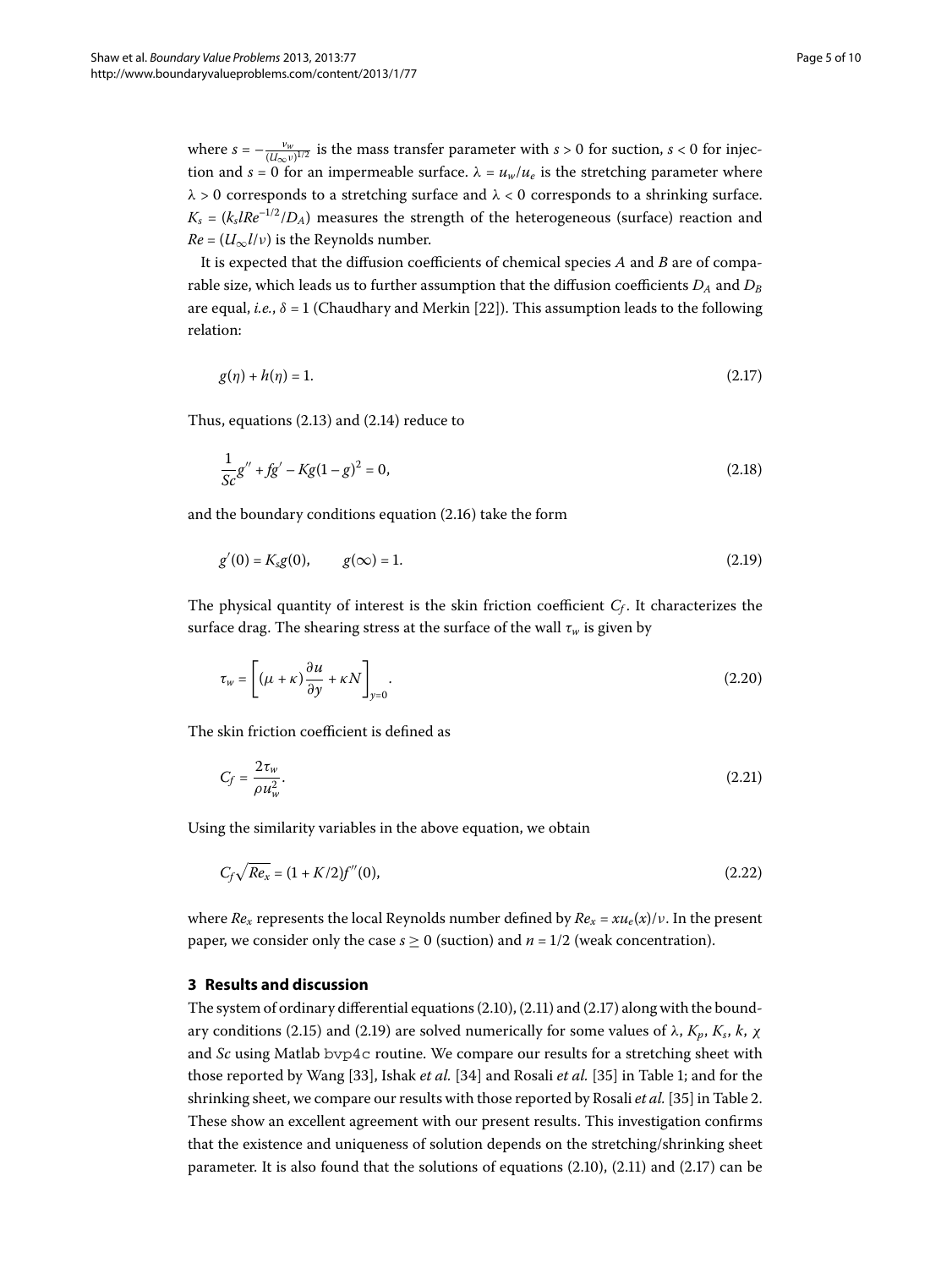| λ        | <b>Wang [33]</b>         | Ishak et al. [34] | Rosali et al. [35] |                          | Present        |                          |
|----------|--------------------------|-------------------|--------------------|--------------------------|----------------|--------------------------|
|          |                          |                   | $K_p = 0$ ,        | $K_{D} = 1,$             | $K_p = 0$ ,    | $K_{D} = 1,$             |
|          |                          |                   | $s = 0, x = 0$     | $s = 0.8$ , $\chi = 0.5$ | $s = 0, x = 0$ | $s = 0.8$ , $\chi = 0.5$ |
| $\Omega$ | 1.232588                 | 1.232588          | 1.232588           | 1.476217                 | 1.23258766     | 1.47621732               |
| 0.1      | 1.14656                  | 1.146561          | 1.146561           | 1.353345                 | 1.14656100     | 1.35334508               |
| 0.2      | 1.05113                  | 1.051130          | 1.051130           | 1.224482                 | 1.05112999     | 1.22448220               |
| 0.3      | $\overline{\phantom{a}}$ | -                 | 0.946816           | 1.089841                 | 0.94681612     | 1.08984055               |
| 0.4      |                          |                   | 0.834072           | 0.949614                 | 0.83407209     | 0.94961358               |
| 0.5      | 0.71330                  | 0.713295          | 0.713295           | 0.803979                 | 0.71329496     | 0.80397876               |
|          | $\Omega$                 | 0                 | 0                  | $\Omega$                 | 0              | 0                        |
|          | $-1.88731$               | $-1.887307$       | $-1.887307$        | $-1.941163$              | $-1.88730667$  | $-1.94116318$            |
| 3        |                          | $-4.276541$       | $-4.276541$        | $-4.260253$              | $-4.27654145$  | $-4.26025264$            |
| 4        |                          | $-7.086378$       | $-7.086378$        | $-6.904439$              | $-7.08637761$  | $-6.90443860$            |
| 5        | $-10.26475$              | $-10.264749$      | $-10.264749$       | $-9.837608$              | $-10.26474931$ | $-9.83760839$            |

<span id="page-5-0"></span>**Table 1 Comparison of** *f***--(0) for a stretching sheet obtained for different values of** *λ***, for fixed values of**  $\chi$  = 0,  $K_p$  = 0 and  $s$  = 0

<span id="page-5-1"></span>**Table 2 Comparison of** *f***--(0) for a shrinking sheet obtained for different values of** *λ***, for fixed** *values of*  $\chi$  = 0,  $K_p$  = 0 and  $s$  = 0

| λ         | Rosali et al. [35] |            | Present    |            | Present<br>$K_p = 0.1$ , s = 0.5, n = 0.5 |            |
|-----------|--------------------|------------|------------|------------|-------------------------------------------|------------|
|           | $f''_1(0)$         | $f''_2(0)$ | $f''_1(0)$ | $f''_2(0)$ | $f''_1(0)$                                | $f''_2(0)$ |
| $-0.25$   | 1.402241           |            | 1.40224081 | 1.476217   | 1.74572680                                | ۰          |
| $-0.5$    | 1.495670           | ۰          | 1.49566977 |            | 1.92932844                                |            |
| $-0.75$   | 1.489298           |            | 1.48929824 |            | 2.03317043                                |            |
| $-1$      | 1.328817           |            | 1.32881688 |            | 2.03159280                                |            |
| $-1.05$   | 1.266228           | 0.012200   | 1.26622794 | 0.01217792 | 1.99074154                                |            |
| $-1.1$    | 1.186681           | 0.049229   | 1.18668029 | 0.04922896 | 1.95891087                                | 0.01321262 |
| $-1.15$   | 1.082231           | 0.116702   | 1.08223117 | 0.11670214 | 1.91789479                                | 0.5199976  |
| $-1.2$    | 0.932474           | 0.233650   | 0.93247336 | 0.23364973 | 1.86997809                                | 0.08590024 |
| $-1.2465$ | 0.584288           | 0.554290   | 0.58428167 | 0.55429620 | 1.86978009                                | 0.08580041 |
| $-1.3$    |                    |            |            |            | 1.80045534                                | 0.09071715 |
| $-1.4$    |                    |            |            |            | 1.60910179                                | 0.27924033 |
| $-1.5$    |                    |            |            |            | 1.19739824                                | 0.69637483 |
| $-1.5144$ |                    |            |            |            | 0.96885469                                | 0.92623122 |

obtained for all values of  $\lambda$ , while for the case of a shrinking surface ( $\lambda$  < 0), the governing equations have the solution only in the range of  $\lambda > \lambda_c$ , where  $\lambda_c$  is a critical value of  $\lambda$ , which depends on the other parameter, and we have no solution for  $\lambda < \lambda_c$ . A dual solution appears for the range  $\lambda_c \leq \lambda < -1$ . We have plotted the velocity profile, concentration profile and concentration at the surface for different parameters. In this problem, we have shown single as well as dual solution. As was mentioned by Merkin [36[\]](#page-9-26), Merrill et al. [37[\]](#page-9-25) and Rosali *et al.* [35], the first solution is stable and physically realizable, while the second solution is unstable. Although the second solution seems to be deprived of physical significance, it is interesting in nonlinear differential equation theory, since a similar equation may reappear in some other situations where the corresponding solution could have a more realistic meaning.

From Table 1[,](#page-5-0) it is clear that the skin friction is a decreasing function of  $\lambda$ . All values of the skin friction coefficient are positive for  $\lambda < 1$ , while they are negative when  $\lambda > 1$ . Physically, the negative values of the skin friction coefficient correspond to the surface exerting a drag force on the fluid and the opposite sign implies the inverse phenomenon. The skin friction coefficient is zero when  $\lambda = 1$  regardless of the values of other parameters.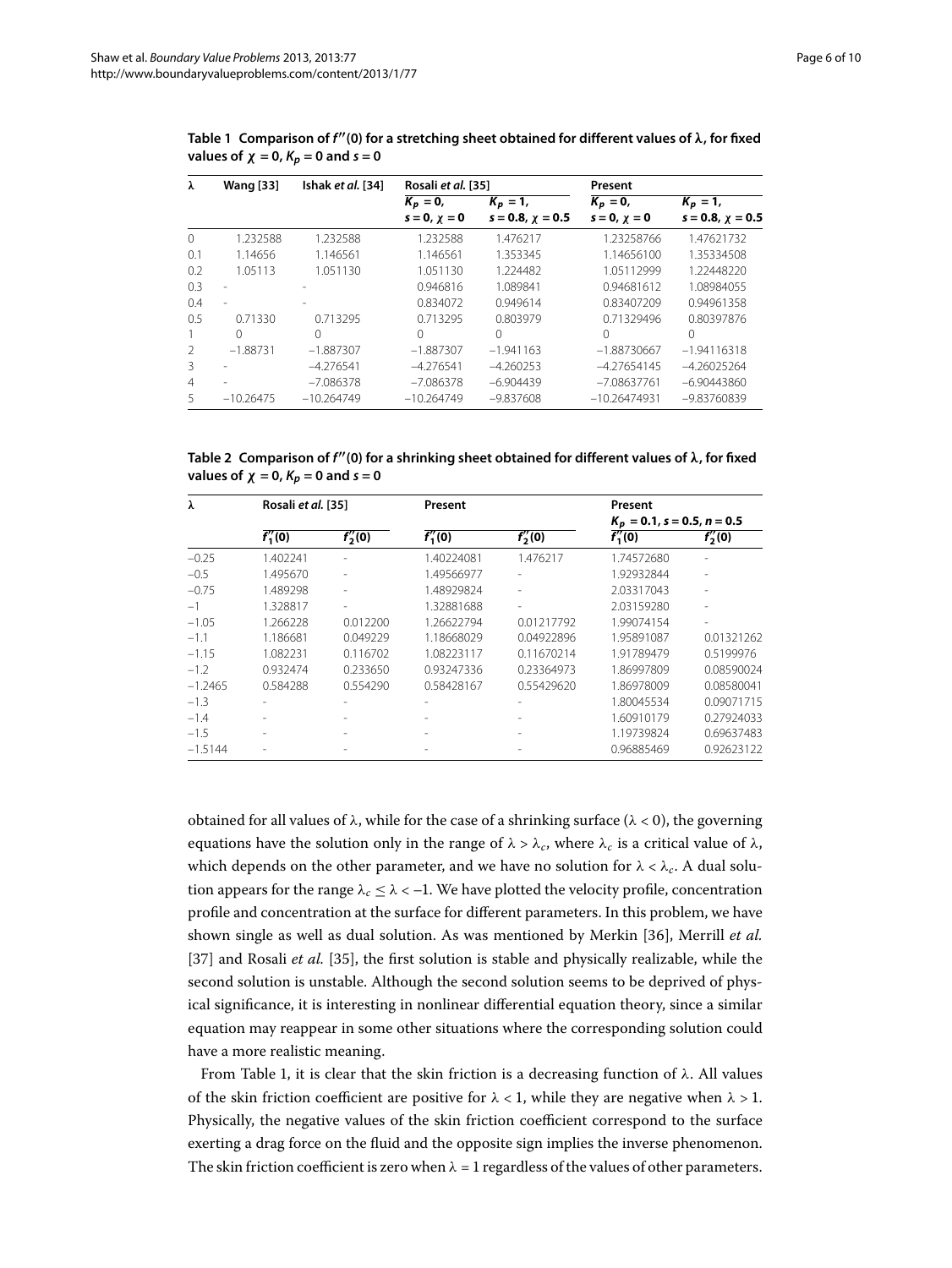<span id="page-6-0"></span>

This is because for  $\lambda = 1$ , there is no shear stress at the surface as the surface and fluid move with the same velocity.

The effect of the stretching/shrinking parameter  $\lambda$  for  $\lambda < 0$  is shown in Table 2. It is evident that initially the skin friction is an increasing function of *λ*, but it decreases after a certain value of *λ*. As mentioned earlier, the solution of the equations is possible only in the range of  $\lambda > \lambda_c$ . It is evident that the value of  $\lambda_c$  depends on other parameters  $K_p$ , *s* and *n*. The value of  $\lambda_c$  is approximate to -1.2465 when  $K_p = 0$  and  $s = 0$ , while introducing  $K_p = 0.1$  and  $s = 0.5$ , we get  $\lambda_c \approx -1.5144$ . It is also observed that the first solution is a decreasing function of *λ*, whereas the second solution is an increasing function of *λ*. It is interested to note that these both solutions coincide at  $\lambda = \lambda_c$ .

The variation of the velocity and concentration profiles is plotted as a function of *η* for some values of  $\lambda$  in Figure 1. (i) For  $\lambda > 0$  (stretching surface), the fluid velocity is becoming increasingly greater than the free stream. In this case the fluid velocity decreases with the value of *η* and converges at unity as per the condition. (ii) For  $\lambda = 0$  (static surface), the fluid velocity initially is stationary, but with *η* value it increases in a nonlinear way. (iii) For *λ* < (shrinking surface), the fluid velocity is initially negative, but it increases with  $\eta$ , and after a certain value of *η*, it becomes positive. For the concentration profile, all the curves are started from the origin and they increase nonlinearly with *η* to follow '*S*' shape and finally reach unity according to the given condition. For  $\lambda = -1.2$  and  $-1.3$ , the graphs contain a dual solution. From the boundary condition, it is clear that the velocity at the surface is equal to  $\lambda$ ; and so with increase in  $\lambda$ , the momentum boundary layer thickness increases for the case of the first solution, while an opposite phenomenon appears for the second solution which concurs with the results reported by Bhattacharyya *et al.* [\[](#page-9-28)38]. It shows that for the first solution, the concentration boundary layer thickness increases with increase in *λ*, while it decreases for the second solution.

The effect of the micropolar parameter and suction parameter on the velocity and concentration profile is shown in Figure [.](#page-7-0) A comparison is made for the Newtonian fluid  $(K_p = 0)$  and the micropolar fluid  $(K_p > 0)$ . It shows that momentum boundary layer thickness is more for the micropolar fluid rather than for the Newtonian one, *i.e.*, the micropolar parameter increases the velocity of the fluid, which is similar to the results given by Ishak *et al.* [34]. A similar phenomenon is observed for concentration boundary thickness. The velocity of the fluid is reduced due to suction, and this leads to an increase in the solute concentration.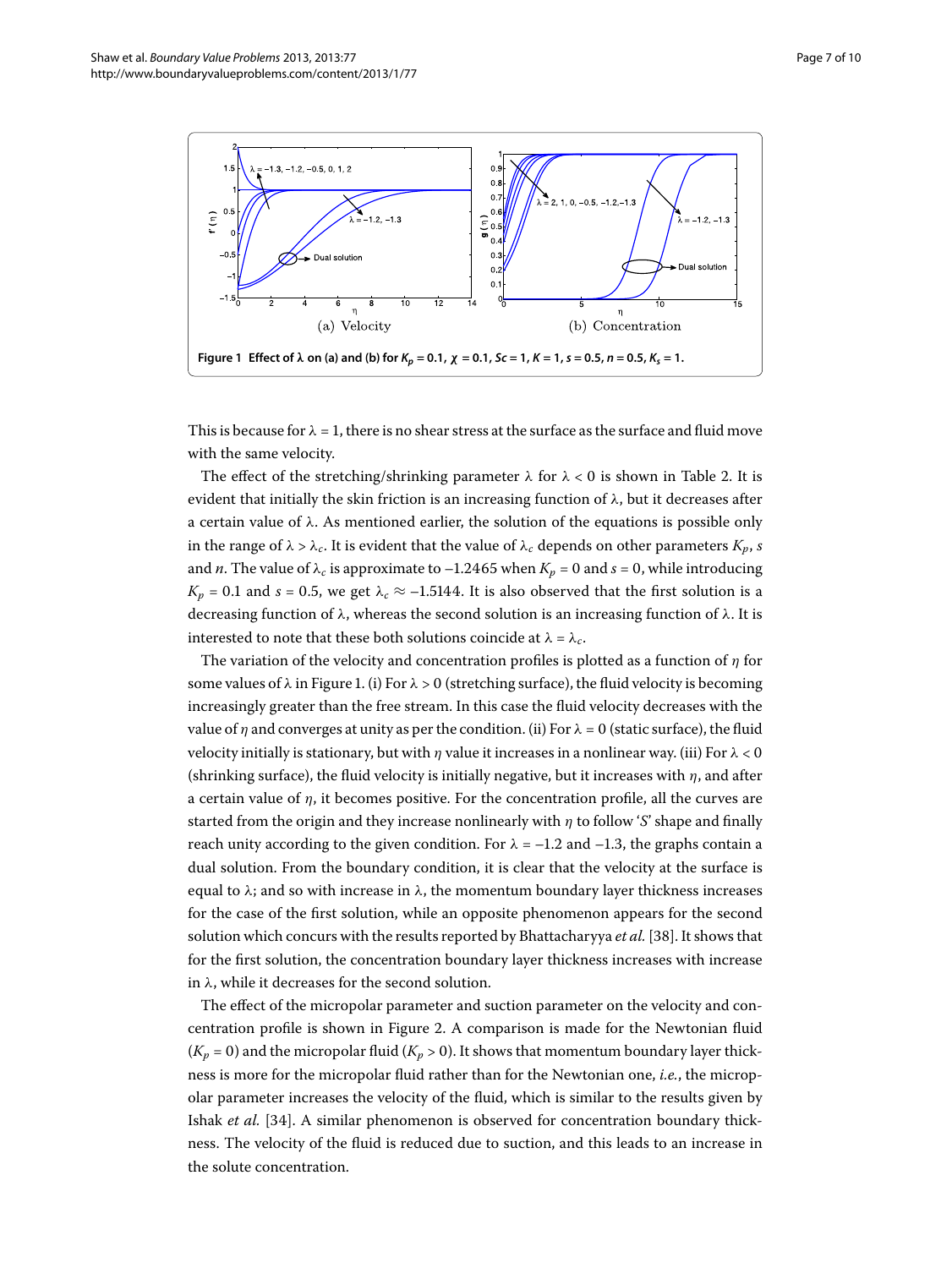<span id="page-7-0"></span>

<span id="page-7-1"></span>

The effect of the homogeneous and heterogeneous reaction on the concentration profile is shown in Figure 3. The effect of heterogeneous and homogeneous reactions separately is shown through Figures 3[\(](#page-7-1)a) and 3(b), respectively. We considered  $\lambda = -1.2$  and so a dual solution appeared. It is evident that the concentration boundary layer of the reactants is increasing with  $\eta$  in both cases, and after a certain  $\eta$  value, they all coincide, *i.e.*, after a certain *η* value, the homogeneous and heterogeneous reactions have no effect on the concentration of the reactants. This critical value of *η* (*η*∞) depends on the strength of the homogeneous reaction and increases with the value of *K*, but it does not depend on the strength of the heterogeneous reaction. A similar phenomenon is observed for the second solution. The graphs for the second solution with  $K_s = 0.2$  and 1 coincide. It is observed that the first solution is more stable and converges more easily than the second solution.

The concentration of the reactants depends on the Schmidt number (*Sc*) and heterogeneous reaction parameter. The variation of the concentration with *K* for different values of the Schmidt number and  $K_s$  is shown in Figure 4. The Schmidt number is the ratio between a viscous diffusion rate and a molecular diffusion rate. For a fixed molecular diffusion rate, with increase in Schmidt number, the viscous diffusion rate increases, which reduces the velocity of the nanofluid and helps to increase the concentration of the nanofluid. Homogeneous reaction parameter and heterogeneous reaction parameter influence the reaction rate of the solute and help to reduce the concentration of the reactants, which concurs with the results reported by Khan and Pop [28[\]](#page-9-18).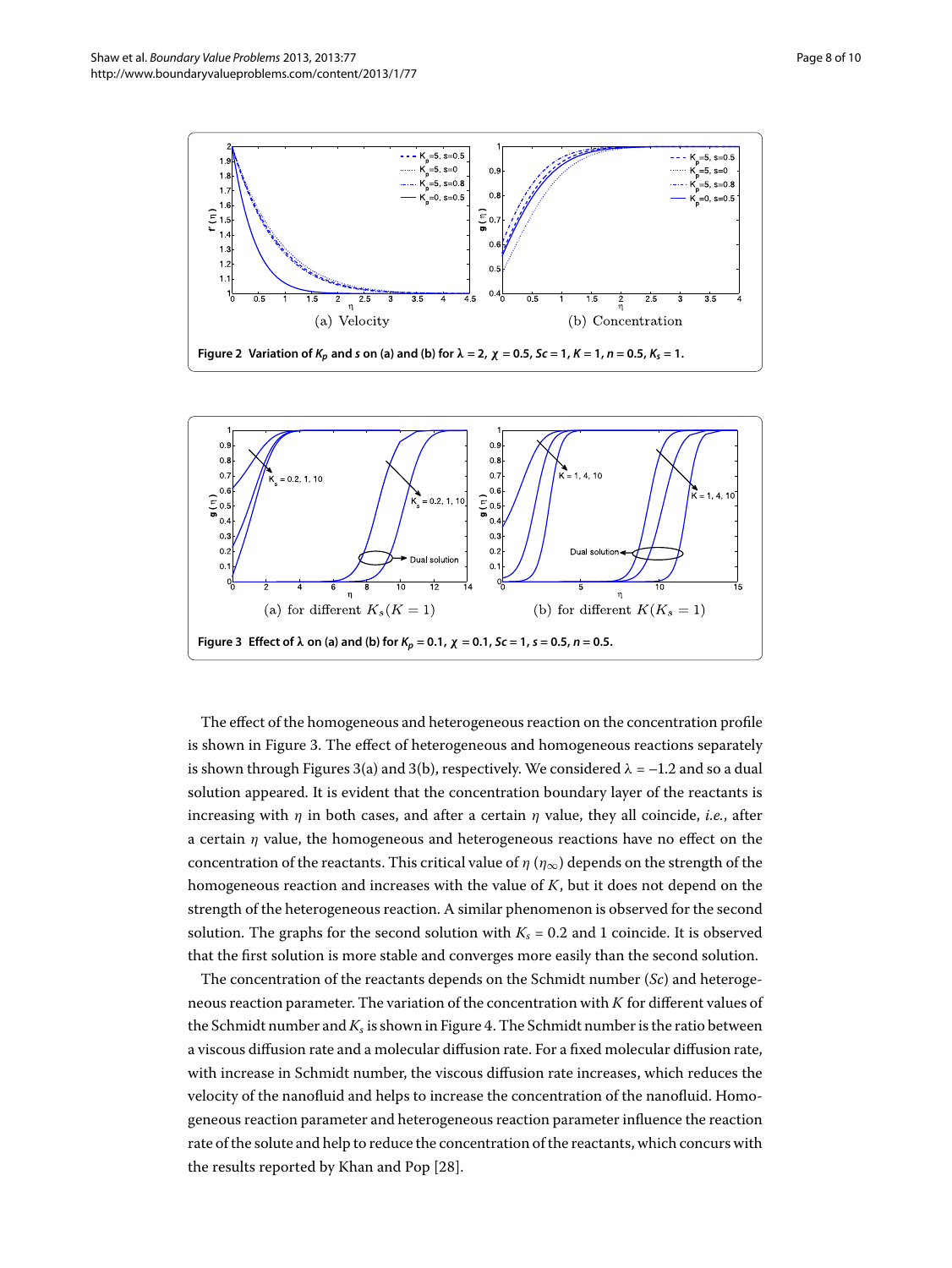<span id="page-8-9"></span>

## **4 Conclusions**

The present analysis investigates the effect of the homogeneous and heterogeneous reaction on the micropolar fluid flow through a porous medium past a porous stretching/shrinking sheet with suction. The momentum and concentration equations were transformed into a set of coupled nonlinear differential equations using similarity transformations and solved numerically by Matlab byp4c package. We compared our results with those in the literature for some limiting case. A dual solution appeared for the shrinking sheet case. The effect of the dual solution is shown by tables and graphs. The momentum boundary layer thickness increased for the case of the first solution, while an opposite phenomenon appeared for the second solution and a similar phenomenon was observed for concentration profile. It was observed that the concentration at the surface decreased with the strengths of the homogeneous and heterogeneous reactions. The solute concentration, however, increased with the permeability and stretching/shrinking parameters. The velocity of the fluid and the concentration of the reactants at the surface increase with the stretching/shrinking parameter. Also, velocity increases due to the increase in micropolar parameter. The concentration of the reactants decreases with the strength of the homogeneous and heterogeneous reaction.

#### **Competing interests**

The authors declare that they have no competing interests.

#### <span id="page-8-0"></span>**Authors' contributions**

<span id="page-8-2"></span><span id="page-8-1"></span>All the authors participated in the design of the study and helped to draft and proofread the manuscript. SS and PKK carried out the numerical computations.

#### <span id="page-8-3"></span>**Acknowledgements**

<span id="page-8-5"></span><span id="page-8-4"></span>The authors wish to thank the University of KwaZulu-Natal for financial support.

#### <span id="page-8-7"></span><span id="page-8-6"></span>Received: 18 December 2012 Accepted: 18 March 2013 Published: 8 April 2013

#### <span id="page-8-8"></span>**References**

- 1. Eringen, AC: Theory of micropolar fluids. J. Math. Mech. 16, 1-18 (1966)
- 2. Hudimoto, B, Tokuoka, T: Two-dimensional shear flows of linear micropolar fluids. Int. J. Eng. Sci. 7, 515-522 (1969)
- 3. Lockwood, F, Benchaita, F, Friberg, S: Study of lyotropic liquid crystal in viscometric flow and elastohydrodynamics contact. Tribol. Trans. 30, 539-548 (1987)
- 4. Ariman, T, Turk, MA, Sylvester, ND: On steady and pulsatile flow of blood. J. Appl. Mech. 41, 1-7 (1974)
- 5. Eringen, AC: Non-Local Polar Field Theory. Academic Press, New York (1976)
- 6. Ariman, T, Turk, MA, Sylvester, ND: Microcontinuum fluid mechanics a review. Int. J. Eng. Sci. 12, 273-293 (1974)
- 7. Crane, LJ: Flow past a stretching plate. Z. Angew. Math. Phys. 21, 645-647 (1970)
- 8. Dutta, BK, Roy, P, Gupta, AS: Temperature field in the flow over a stretching sheet with uniform heat flux. Int. Commun. Heat Mass Transf. 12, 89-94 (1985)
- 9. Hayat, T, Javed, T, Abbas, Z: MHD flow of a micropolar fluid near a stagnation point towards a non-linear stretching surface. Nonlinear Anal., Real World Appl. 10(3), 1514-1526 (2009)